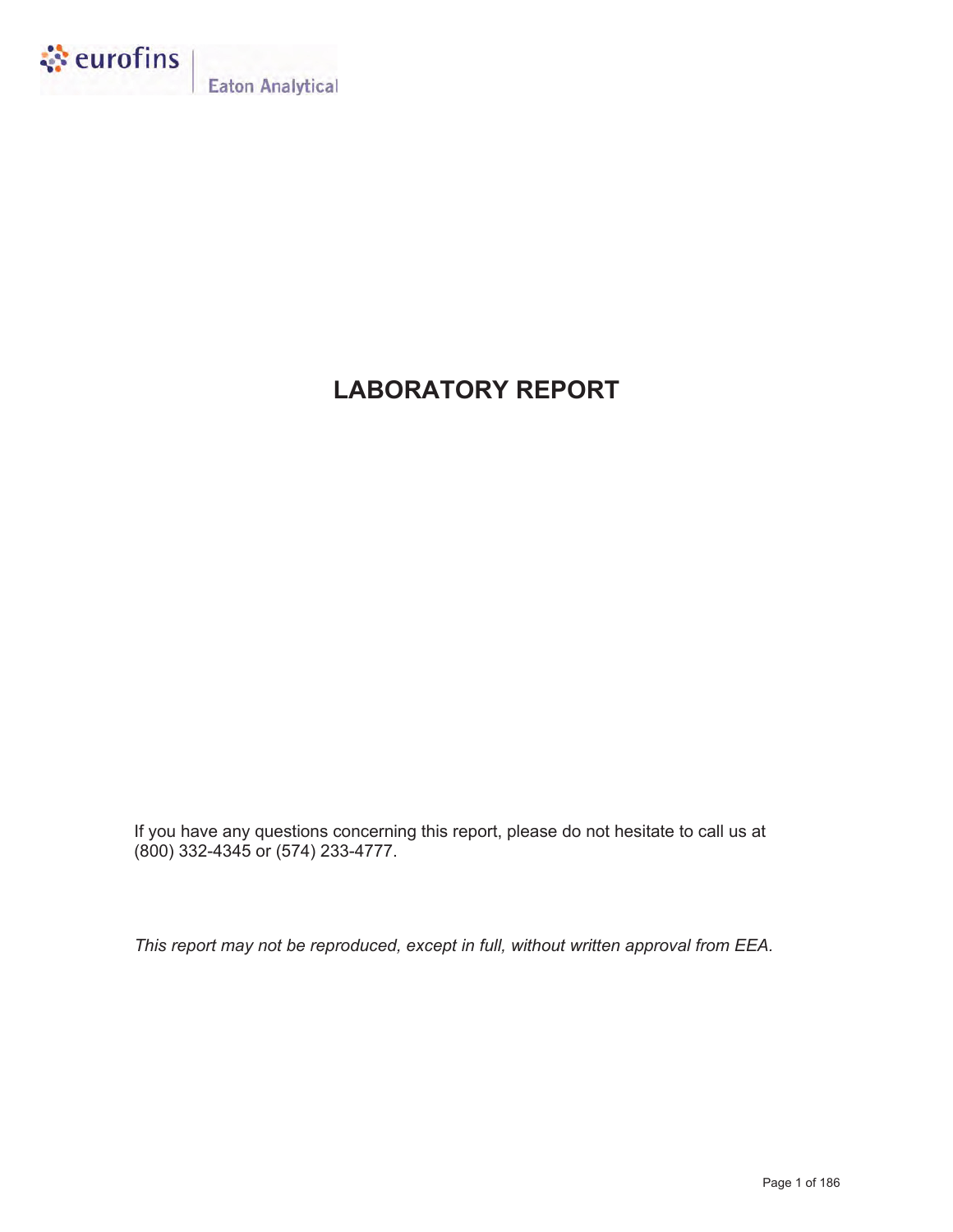

# **STATE CERTIFICATION LIST**

| <b>State</b>                   | <b>Certification</b> | <b>State</b>          | <b>Certification</b> |
|--------------------------------|----------------------|-----------------------|----------------------|
| Alabama                        | 40700                | Montana               | <b>CERT0026</b>      |
| Alaska                         | <b>IN00035</b>       | Nebraska              | <b>NE-OS-05-04</b>   |
| Arizona                        | AZ0432               | Nevada                | <b>IN00035</b>       |
| <b>Arkansas</b>                | <b>IN00035</b>       | New Hampshire*        | 2124                 |
| California                     | 2920                 | New Jersey*           | <b>IN598</b>         |
| Colorado                       | <b>IN035</b>         | <b>New Mexico</b>     | <b>IN00035</b>       |
| <b>Colorado Radiochemistry</b> | <b>IN035</b>         | New York*             | 11398                |
| Connecticut                    | PH-0132              | <b>North Carolina</b> | 18700                |
| <b>Delaware</b>                | <b>IN035</b>         | North Dakota          | R-035                |
| Florida*                       | E87775               | Ohio                  | 87775                |
| Georgia                        | 929                  | Oklahoma              | D9508                |
| Hawaii                         | <b>IN035</b>         | Oregon (Primary AB)*  | 4074-001             |
| Idaho                          | <b>IN00035</b>       | Pennsylvania*         | 68-00466             |
| Illinois*                      | 200001               | <b>Puerto Rico</b>    | <b>IN00035</b>       |
| <b>Illinois Microbiology</b>   | 17767                | Rhode Island          | LAO00343             |
| <b>Indiana Chemistry</b>       | $C-71-01$            | South Carolina        | 95005                |
| Indiana Microbiology           | M-76-07              | South Dakota          | <b>IN00035</b>       |
| lowa                           | 098                  | <b>Tennessee</b>      | TN02973              |
| Kansas*                        | E-10233              | Texas*                | T104704187-15-8      |
| Kentucky                       | 90056                | Texas/TCEQ            | <b>TX207</b>         |
| Louisiana*                     | LA170006             | Utah*                 | <b>IN00035</b>       |
| Maine                          | <b>IN00035</b>       | Vermont               | VT-8775              |
| Maryland                       | 209                  | Virginia*             | 460275               |
| <b>Massachusetts</b>           | <b>M-IN035</b>       | Washington            | C837                 |
| Michigan                       | 9926                 | West Virginia         | 9927 C               |
| Minnesota*                     | 018-999-338          | Wisconsin             | 999766900            |
| Mississippi                    | <b>IN035</b>         | Wyoming               | <b>IN035</b>         |
| Missouri                       | 880                  |                       |                      |

\*NELAP/TNI Recognized Accreditation Bodies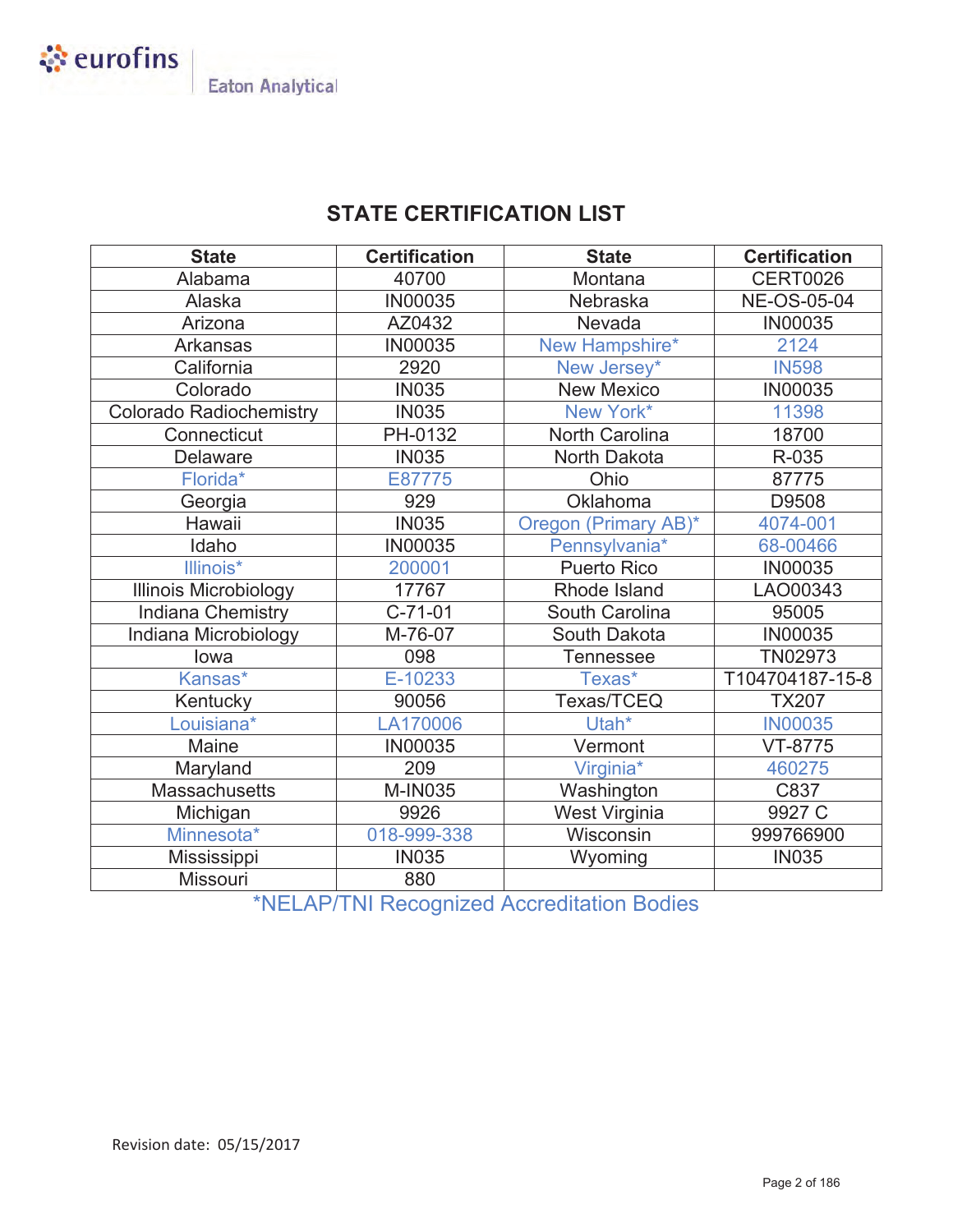

110 South Hill Street South Bend, IN 46617 Tel: (574) 233-4777 Fax: (574) 233-8207 1 800 332 4345

# Laboratory Report

| Client: C.T. Male Associates               | Report:   | 392201                  |
|--------------------------------------------|-----------|-------------------------|
| Attn: Kirk Moline<br>50 Century Hill Drive | Priority: | <b>Standard Written</b> |
| Latham, NY 12110                           | Status:   | Final                   |

Project: 14.4756

### SUMMARY OF DETECTIONS

| Sample ID:<br>3726944               | Sample Site:<br><b>GAC Influent</b> |               |              |        |
|-------------------------------------|-------------------------------------|---------------|--------------|--------|
| <b>Parameter</b>                    | <b>Method</b>                       | <b>Result</b> | <b>Units</b> | Run#   |
| Perfluorobutanesulfonic acid (PFBS) | 537                                 | 2.1           | nq/L         | 231772 |
| Perfluoroheptanoic acid (PFHpA)     | 537                                 | 17            | nq/L         | 231772 |
| Perfluorohexanoic acid (PFHxA)      | 537                                 | 14            | nq/L         | 231772 |
| Perfluorooctane sulfonate (PFOS)    | 537                                 | 2.9           | nq/L         | 231772 |
| Perfluorooctanoic acid (PFOA)       | 537                                 | 700           | nq/L         | 231772 |

Note: The results presented relate only to the samples provided for analysis.

We appreciate the opportunity to provide you with this analysis. If you have any questions concerning this report, please do not hesitate to call Kelly Trott at (574) 233-4777.

*Note: This report may not be reproduced, except in full, without written approval from EEA.*

Dava M. Son Reporter<br>Reviewed By<br>Ukilly Years Analytical Services Manager<br>08/

08/03/2017

08/03/2017

Page 3 of 186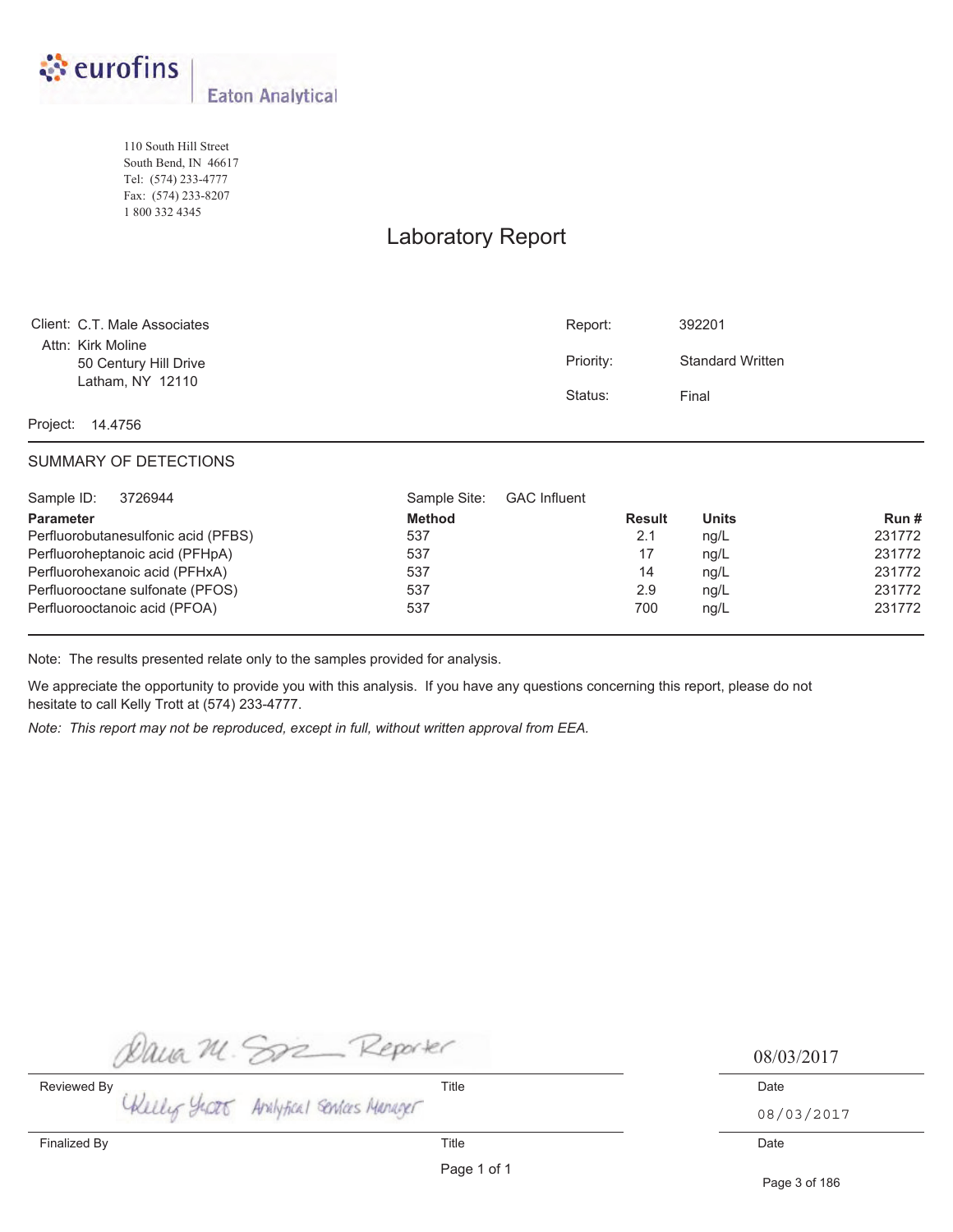

110 South Hill Street South Bend, IN 46617 Tel: (574) 233-4777 Fax: (574) 233-8207 1 800 332 4345

## Laboratory Report

|       | Client: C.T. Male Associates | Report:   | 392201                  |
|-------|------------------------------|-----------|-------------------------|
| Attn: | Kirk Moline                  | Priority: | <b>Standard Written</b> |
|       | 50 Century Hill Drive        | Status:   | Final                   |
|       | Latham, NY 12110             | PWS ID:   | <b>Not Supplied</b>     |

| <b>Sample Information</b> |                                                                  |                  |                  |                 |                |  |  |  |  |  |
|---------------------------|------------------------------------------------------------------|------------------|------------------|-----------------|----------------|--|--|--|--|--|
| <b>EEA</b>                | <b>Client ID</b>                                                 | <b>Collected</b> | <b>Collected</b> | <b>Received</b> |                |  |  |  |  |  |
| ID#                       |                                                                  |                  | Date / Time      | By:             | Date / Time    |  |  |  |  |  |
| 3726944                   | <b>GAC Influent</b>                                              | 537              | 07/06/17 09:30   | Client          | 07/07/17 08:30 |  |  |  |  |  |
| 3726945                   | <b>GAC Midfluent</b>                                             | 537              | 07/06/17 09:33   | Client          | 07/07/17 08:30 |  |  |  |  |  |
| 3726946                   | <b>GAC Effluent</b>                                              | 537              | 07/06/17 09:35   | Client          | 07/07/17 08:30 |  |  |  |  |  |
| 3726947                   | FTB                                                              | 537              | 07/06/17 09:37   | Client          | 07/07/17 08:30 |  |  |  |  |  |
| 3726948                   | 537<br>Client<br>07/07/17 08:30<br>LTB 6/13/17<br>07/06/17 09:30 |                  |                  |                 |                |  |  |  |  |  |
|                           | <b>Report Summary</b>                                            |                  |                  |                 |                |  |  |  |  |  |

### Project: 14.4756

Detailed quantitative results are presented on the following pages. The results presented relate only to the samples provided for analysis.

We appreciate the opportunity to provide you with this analysis. If you have any questions concerning this report, please do not hesitate to call Kelly Trott at (574) 233-4777.

*Note: This report may not be reproduced, except in full, without written approval from EEA.*

Chelly yrat Analytical Senices Manager 08/03/2017

Authorized Signature Date Date Control of Title Title Control of the Date Date Date Date Date Date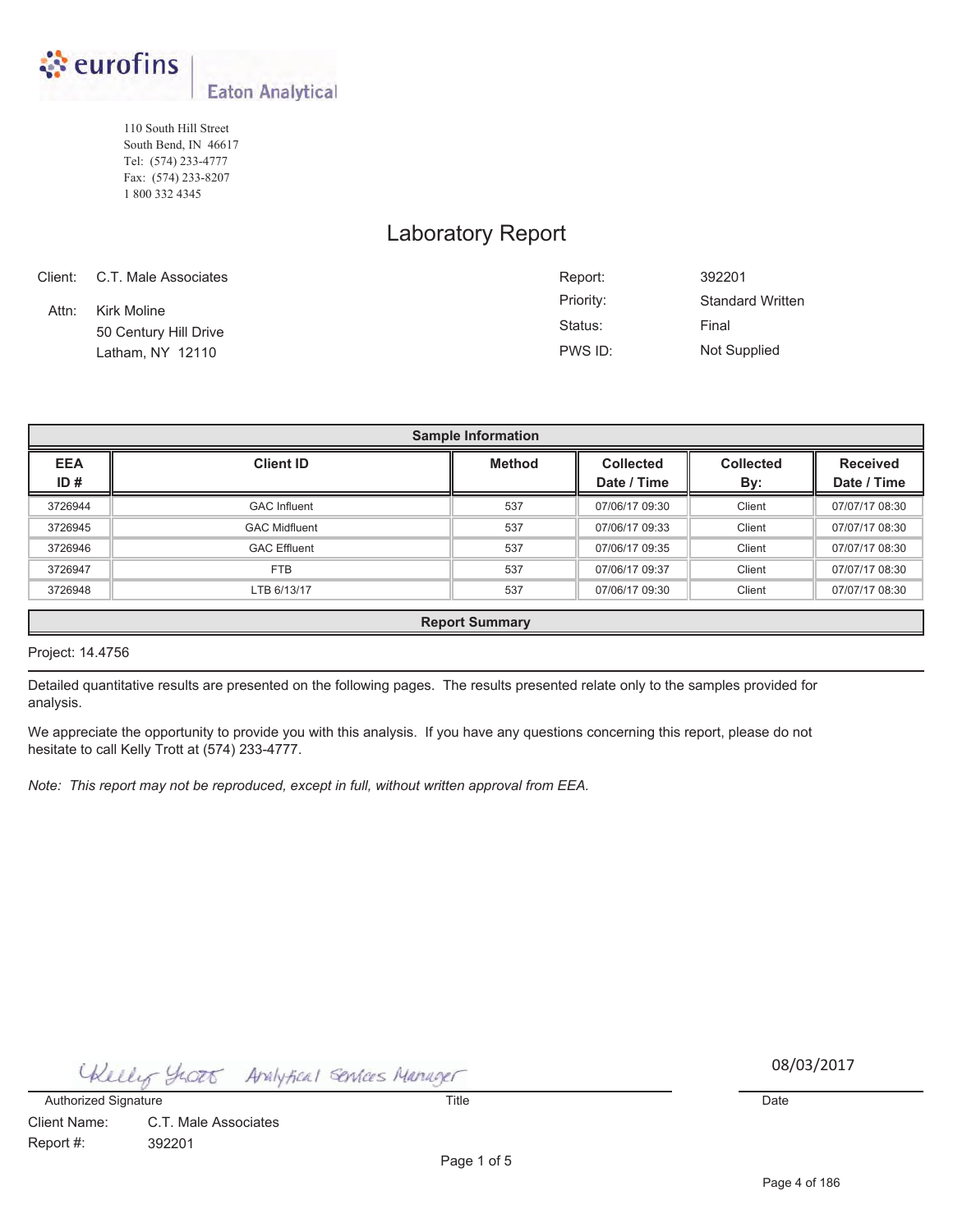## Sampling Point: GAC Influent COME CONTROLLER CONTROLLER PWS ID: Not Supplied

| <b>EEA Methods</b> |                                      |               |              |             |        |              |                     |                  |                   |
|--------------------|--------------------------------------|---------------|--------------|-------------|--------|--------------|---------------------|------------------|-------------------|
| Analyte<br>ID#     | Analyte                              | <b>Method</b> | Reg<br>Limit | <b>MRL+</b> | Result | <b>Units</b> | Preparation<br>Date | Analyzed<br>Date | <b>EEA</b><br>ID# |
| 375-73-5           | Perfluorobutanesulfonic acid (PFBS)  | 537           | $---$        | 2.0         | 2.1    | ng/L         | 07/11/17 06:59      | 07/11/17 23:42   | 3726944           |
| 335-76-2           | Perfluorodecanoic acid (PFDA)        | 537           | ---          | 2.0         | < 2.0  | ng/L         | 07/11/17 06:59      | 07/11/17 23:42   | 3726944           |
| 375-85-9           | Perfluoroheptanoic acid (PFHpA)      | 537           | $---$        | 2.0         | 17     | ng/L         | 07/11/17 06:59      | 07/11/17 23:42   | 3726944           |
| 355-46-4           | Perfluorohexanesulfonic acid (PFHxS) | 537           | $---$        | 2.0         | < 2.0  | ng/L         | 07/11/17 06:59      | 07/11/17 23:42   | 3726944           |
| 307-24-4           | Perfluorohexanoic acid (PFHxA)       | 537           | $---$        | 2.0         | 14     | ng/L         | 07/11/17 06:59      | 07/11/17 23:42   | 3726944           |
| 307-55-1           | Perfluorolauric acid (PFDoA)         | 537           | $---$        | 2.0         | < 2.0  | ng/L         | 07/11/17 06:59      | 07/11/17 23:42   | 3726944           |
| 376-06-7           | Perfluoromyristic acid (PFTA)        | 537           | ---          | 2.0         | < 2.0  | ng/L         | 07/11/17 06:59      | 07/11/17 23:42   | 3726944           |
| 375-95-1           | Perfluorononanoic acid (PFNA)        | 537           | $---$        | 2.0         | < 2.0  | ng/L         | 07/11/17 06:59      | 07/11/17 23:42   | 3726944           |
| 1763-23-1          | Perfluorooctane sulfonate (PFOS)     | 537           | $---$        | 2.0         | 2.9    | ng/L         | 07/11/17 06:59      | 07/11/17 23:42   | 3726944           |
| 335-67-1           | Perfluorooctanoic acid (PFOA)        | 537           | $---$        | 2.0         | 700    | ng/L         | 07/11/17 06:59      | 07/12/17 09:25   | 3726944           |
| 72629-94-8         | Perfluorotridecanoic acid (PFTrDA)   | 537           | ---          | 2.0         | < 2.0  | ng/L         | 07/11/17 06:59      | 07/11/17 23:42   | 3726944           |
| 2058-94-8          | Perfluoroundecanoic acid (PFUnA)     | 537           | $---$        | 2.0         | < 2.0  | ng/L         | 07/11/17 06:59      | 07/11/17 23:42   | 3726944           |

## Sampling Point: GAC Midfluent COME CONSERVITY OF SUPPLIES AND PWS ID: Not Supplied

|                | <b>EEA Methods</b>                   |               |              |             |        |              |                     |                  |                   |
|----------------|--------------------------------------|---------------|--------------|-------------|--------|--------------|---------------------|------------------|-------------------|
| Analyte<br>ID# | Analyte                              | <b>Method</b> | Reg<br>Limit | <b>MRL+</b> | Result | <b>Units</b> | Preparation<br>Date | Analyzed<br>Date | <b>EEA</b><br>ID# |
| 375-73-5       | Perfluorobutanesulfonic acid (PFBS)  | 537           | $---$        | 2.0         | < 2.0  | ng/L         | 07/11/17 06:59      | 07/11/17 23:59   | 3726945           |
| 335-76-2       | Perfluorodecanoic acid (PFDA)        | 537           | ---          | 2.0         | < 2.0  | ng/L         | 07/11/17 06:59      | 07/11/17 23:59   | 3726945           |
| 375-85-9       | Perfluoroheptanoic acid (PFHpA)      | 537           | ---          | 2.0         | < 2.0  | ng/L         | 07/11/17 06:59      | 07/11/17 23:59   | 3726945           |
| 355-46-4       | Perfluorohexanesulfonic acid (PFHxS) | 537           | $---$        | 2.0         | < 2.0  | ng/L         | 07/11/17 06:59      | 07/11/17 23:59   | 3726945           |
| 307-24-4       | Perfluorohexanoic acid (PFHxA)       | 537           | $---$        | 2.0         | < 2.0  | ng/L         | 07/11/17 06:59      | 07/11/17 23:59   | 3726945           |
| 307-55-1       | Perfluorolauric acid (PFDoA)         | 537           | ---          | 2.0         | < 2.0  | ng/L         | 07/11/17 06:59      | 07/11/17 23:59   | 3726945           |
| 376-06-7       | Perfluoromyristic acid (PFTA)        | 537           | $---$        | 2.0         | < 2.0  | ng/L         | 07/11/17 06:59      | 07/11/17 23:59   | 3726945           |
| 375-95-1       | Perfluorononanoic acid (PFNA)        | 537           | ---          | 2.0         | < 2.0  | ng/L         | 07/11/17 06:59      | 07/11/17 23:59   | 3726945           |
| 1763-23-1      | Perfluorooctane sulfonate (PFOS)     | 537           | $---$        | 2.0         | < 2.0  | ng/L         | 07/11/17 06:59      | 07/11/17 23:59   | 3726945           |
| 335-67-1       | Perfluorooctanoic acid (PFOA)        | 537           | $---$        | 2.0         | < 2.0  | ng/L         | 07/11/17 06:59      | 07/11/17 23:59   | 3726945           |
| 72629-94-8     | Perfluorotridecanoic acid (PFTrDA)   | 537           | $---$        | 2.0         | < 2.0  | ng/L         | 07/11/17 06:59      | 07/11/17 23:59   | 3726945           |
| 2058-94-8      | Perfluoroundecanoic acid (PFUnA)     | 537           | ---          | 2.0         | < 2.0  | ng/L         | 07/11/17 06:59      | 07/11/17 23:59   | 3726945           |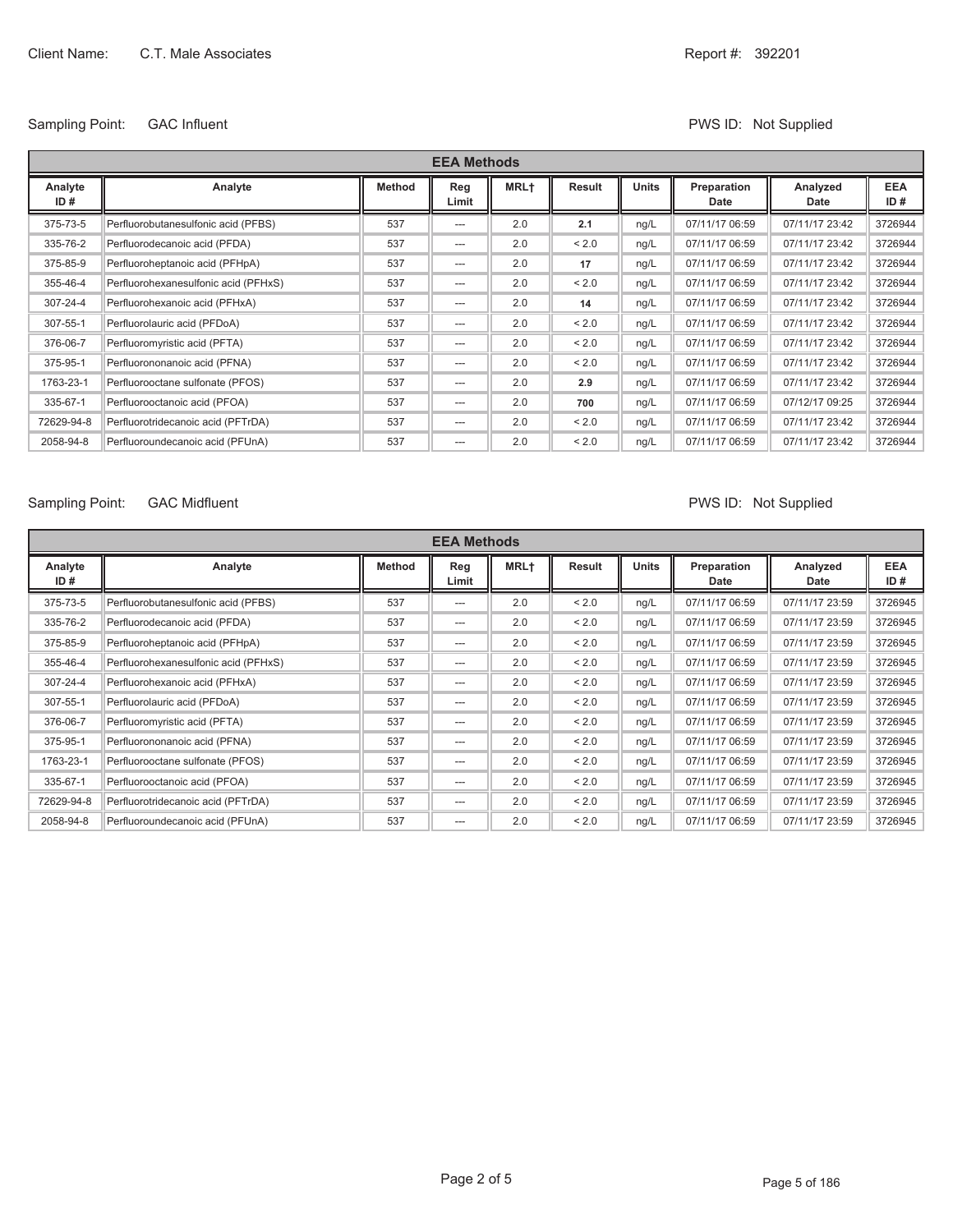## Sampling Point: GAC Effluent COME CONTEXT CONTEXT CONTEXT CONTEXT CONTEXT PWS ID: Not Supplied

| <b>EEA Methods</b> |                                      |               |              |             |        |              |                     |                  |                   |
|--------------------|--------------------------------------|---------------|--------------|-------------|--------|--------------|---------------------|------------------|-------------------|
| Analyte<br>ID#     | Analyte                              | <b>Method</b> | Reg<br>Limit | <b>MRL+</b> | Result | <b>Units</b> | Preparation<br>Date | Analyzed<br>Date | <b>EEA</b><br>ID# |
| 375-73-5           | Perfluorobutanesulfonic acid (PFBS)  | 537           | $---$        | 2.0         | < 2.0  | ng/L         | 07/11/17 06:59      | 07/12/17 00:33   | 3726946           |
| 335-76-2           | Perfluorodecanoic acid (PFDA)        | 537           | $---$        | 2.0         | < 2.0  | ng/L         | 07/11/17 06:59      | 07/12/17 00:33   | 3726946           |
| 375-85-9           | Perfluoroheptanoic acid (PFHpA)      | 537           | $---$        | 2.0         | < 2.0  | ng/L         | 07/11/17 06:59      | 07/12/17 00:33   | 3726946           |
| 355-46-4           | Perfluorohexanesulfonic acid (PFHxS) | 537           | ---          | 2.0         | < 2.0  | ng/L         | 07/11/17 06:59      | 07/12/17 00:33   | 3726946           |
| 307-24-4           | Perfluorohexanoic acid (PFHxA)       | 537           | ---          | 2.0         | < 2.0  | ng/L         | 07/11/17 06:59      | 07/12/17 00:33   | 3726946           |
| 307-55-1           | Perfluorolauric acid (PFDoA)         | 537           | $---$        | 2.0         | < 2.0  | ng/L         | 07/11/17 06:59      | 07/12/17 00:33   | 3726946           |
| 376-06-7           | Perfluoromyristic acid (PFTA)        | 537           | ---          | 2.0         | < 2.0  | ng/L         | 07/11/17 06:59      | 07/12/17 00:33   | 3726946           |
| 375-95-1           | Perfluorononanoic acid (PFNA)        | 537           | $---$        | 2.0         | < 2.0  | ng/L         | 07/11/17 06:59      | 07/12/17 00:33   | 3726946           |
| 1763-23-1          | Perfluorooctane sulfonate (PFOS)     | 537           | $---$        | 2.0         | < 2.0  | ng/L         | 07/11/17 06:59      | 07/12/17 00:33   | 3726946           |
| 335-67-1           | Perfluorooctanoic acid (PFOA)        | 537           | $---$        | 2.0         | < 2.0  | ng/L         | 07/11/17 06:59      | 07/12/17 00:33   | 3726946           |
| 72629-94-8         | Perfluorotridecanoic acid (PFTrDA)   | 537           | $---$        | 2.0         | < 2.0  | ng/L         | 07/11/17 06:59      | 07/12/17 00:33   | 3726946           |
| 2058-94-8          | Perfluoroundecanoic acid (PFUnA)     | 537           | ---          | 2.0         | < 2.0  | ng/L         | 07/11/17 06:59      | 07/12/17 00:33   | 3726946           |

## Sampling Point: FTB **PWS ID:** Not Supplied

|                | <b>EEA Methods</b>                   |               |              |                  |        |              |                     |                  |                   |
|----------------|--------------------------------------|---------------|--------------|------------------|--------|--------------|---------------------|------------------|-------------------|
| Analyte<br>ID# | Analyte                              | <b>Method</b> | Reg<br>Limit | MRL <sup>+</sup> | Result | <b>Units</b> | Preparation<br>Date | Analyzed<br>Date | <b>EEA</b><br>ID# |
| 375-73-5       | Perfluorobutanesulfonic acid (PFBS)  | 537           | $---$        | 2.0              | < 2.0  | ng/L         | 07/11/17 06:59      | 07/12/17 00:49   | 3726947           |
| 335-76-2       | Perfluorodecanoic acid (PFDA)        | 537           | ---          | 2.0              | < 2.0  | ng/L         | 07/11/17 06:59      | 07/12/17 00:49   | 3726947           |
| 375-85-9       | Perfluoroheptanoic acid (PFHpA)      | 537           | ---          | 2.0              | < 2.0  | ng/L         | 07/11/17 06:59      | 07/12/17 00:49   | 3726947           |
| 355-46-4       | Perfluorohexanesulfonic acid (PFHxS) | 537           | ---          | 2.0              | < 2.0  | ng/L         | 07/11/17 06:59      | 07/12/17 00:49   | 3726947           |
| 307-24-4       | Perfluorohexanoic acid (PFHxA)       | 537           | ---          | 2.0              | < 2.0  | ng/L         | 07/11/17 06:59      | 07/12/17 00:49   | 3726947           |
| 307-55-1       | Perfluorolauric acid (PFDoA)         | 537           | $---$        | 2.0              | < 2.0  | ng/L         | 07/11/17 06:59      | 07/12/17 00:49   | 3726947           |
| 376-06-7       | Perfluoromyristic acid (PFTA)        | 537           | $---$        | 2.0              | < 2.0  | ng/L         | 07/11/17 06:59      | 07/12/17 00:49   | 3726947           |
| 375-95-1       | Perfluorononanoic acid (PFNA)        | 537           | $---$        | 2.0              | < 2.0  | ng/L         | 07/11/17 06:59      | 07/12/17 00:49   | 3726947           |
| 1763-23-1      | Perfluorooctane sulfonate (PFOS)     | 537           | $---$        | 2.0              | < 2.0  | ng/L         | 07/11/17 06:59      | 07/12/17 00:49   | 3726947           |
| 335-67-1       | Perfluorooctanoic acid (PFOA)        | 537           | ---          | 2.0              | < 2.0  | ng/L         | 07/11/17 06:59      | 07/12/17 00:49   | 3726947           |
| 72629-94-8     | Perfluorotridecanoic acid (PFTrDA)   | 537           | $---$        | 2.0              | < 2.0  | ng/L         | 07/11/17 06:59      | 07/12/17 00:49   | 3726947           |
| 2058-94-8      | Perfluoroundecanoic acid (PFUnA)     | 537           | $---$        | 2.0              | < 2.0  | ng/L         | 07/11/17 06:59      | 07/12/17 00:49   | 3726947           |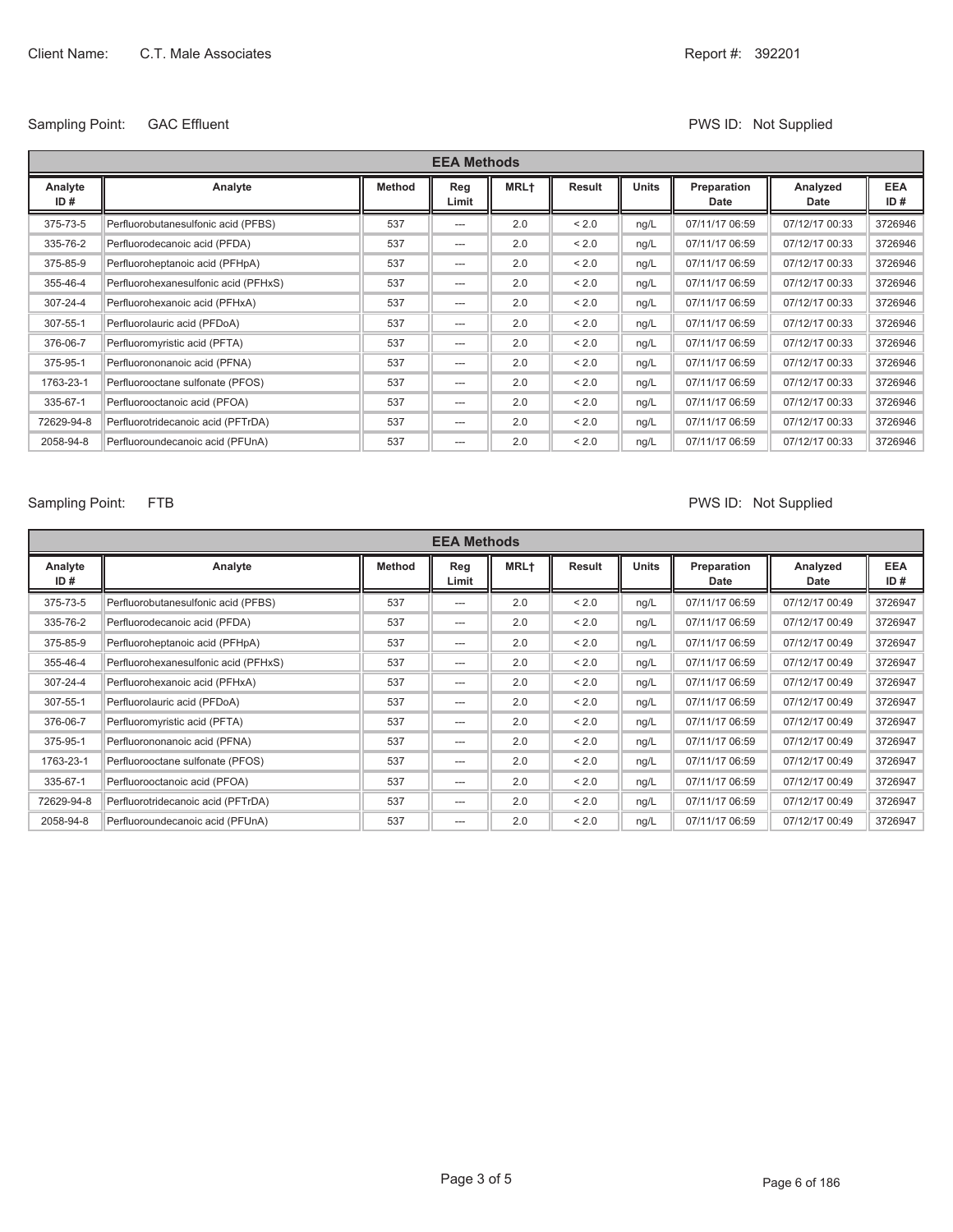## Sampling Point: LTB 6/13/17 CHE SAMPLE 2018 12: Not Supplied

|                | <b>EEA Methods</b>                   |               |              |             |        |              |                     |                  |                   |
|----------------|--------------------------------------|---------------|--------------|-------------|--------|--------------|---------------------|------------------|-------------------|
| Analyte<br>ID# | Analyte                              | <b>Method</b> | Reg<br>Limit | <b>MRL+</b> | Result | <b>Units</b> | Preparation<br>Date | Analyzed<br>Date | <b>EEA</b><br>ID# |
| 375-73-5       | Perfluorobutanesulfonic acid (PFBS)  | 537           | $---$        | 2.0         | < 2.0  | ng/L         | 07/11/17 06:59      | 07/12/17 01:06   | 3726948           |
| 335-76-2       | Perfluorodecanoic acid (PFDA)        | 537           | $---$        | 2.0         | < 2.0  | ng/L         | 07/11/17 06:59      | 07/12/17 01:06   | 3726948           |
| 375-85-9       | Perfluoroheptanoic acid (PFHpA)      | 537           | $---$        | 2.0         | < 2.0  | ng/L         | 07/11/17 06:59      | 07/12/17 01:06   | 3726948           |
| 355-46-4       | Perfluorohexanesulfonic acid (PFHxS) | 537           | $---$        | 2.0         | < 2.0  | ng/L         | 07/11/17 06:59      | 07/12/17 01:06   | 3726948           |
| 307-24-4       | Perfluorohexanoic acid (PFHxA)       | 537           | $---$        | 2.0         | < 2.0  | ng/L         | 07/11/17 06:59      | 07/12/17 01:06   | 3726948           |
| 307-55-1       | Perfluorolauric acid (PFDoA)         | 537           | $---$        | 2.0         | < 2.0  | ng/L         | 07/11/17 06:59      | 07/12/17 01:06   | 3726948           |
| 376-06-7       | Perfluoromyristic acid (PFTA)        | 537           | $---$        | 2.0         | < 2.0  | ng/L         | 07/11/17 06:59      | 07/12/17 01:06   | 3726948           |
| 375-95-1       | Perfluorononanoic acid (PFNA)        | 537           | $---$        | 2.0         | < 2.0  | ng/L         | 07/11/17 06:59      | 07/12/17 01:06   | 3726948           |
| 1763-23-1      | Perfluorooctane sulfonate (PFOS)     | 537           | $---$        | 2.0         | < 2.0  | ng/L         | 07/11/17 06:59      | 07/12/17 01:06   | 3726948           |
| 335-67-1       | Perfluorooctanoic acid (PFOA)        | 537           | $---$        | 2.0         | < 2.0  | ng/L         | 07/11/17 06:59      | 07/12/17 01:06   | 3726948           |
| 72629-94-8     | Perfluorotridecanoic acid (PFTrDA)   | 537           | $---$        | 2.0         | < 2.0  | ng/L         | 07/11/17 06:59      | 07/12/17 01:06   | 3726948           |
| 2058-94-8      | Perfluoroundecanoic acid (PFUnA)     | 537           | $---$        | 2.0         | < 2.0  | nq/L         | 07/11/17 06:59      | 07/12/17 01:06   | 3726948           |

Ü EEA has demonstrated it can achieve these report limits in reagent water, but can not document them in all sample matrices.

| ٠. |  |  |
|----|--|--|
|    |  |  |